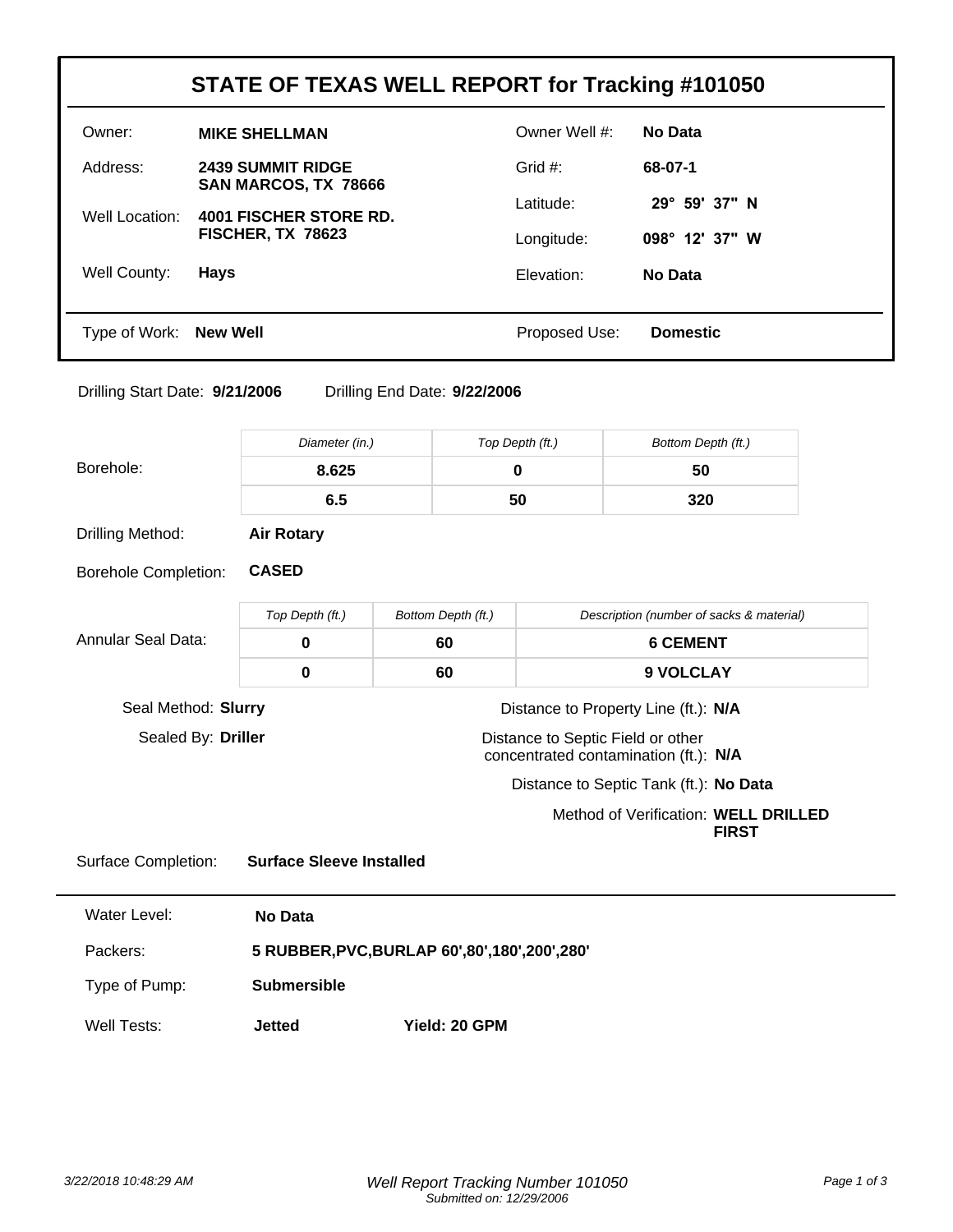|                       | Strata Depth (ft.)                               | <b>Water Type</b>                                                                                                                                                                                                                                                                                                                                      |                 |      |
|-----------------------|--------------------------------------------------|--------------------------------------------------------------------------------------------------------------------------------------------------------------------------------------------------------------------------------------------------------------------------------------------------------------------------------------------------------|-----------------|------|
| <b>Water Quality:</b> | 60                                               | <b>MIDDLE TRINITY</b>                                                                                                                                                                                                                                                                                                                                  |                 |      |
|                       | Chemical Analysis Made:                          |                                                                                                                                                                                                                                                                                                                                                        | <b>No</b>       |      |
|                       |                                                  | Did the driller knowingly penetrate any strata which<br>contained injurious constituents?:                                                                                                                                                                                                                                                             | No              |      |
| Certification Data:   |                                                  | The driller certified that the driller drilled this well (or the well was drilled under the<br>driller's direct supervision) and that each and all of the statements herein are true and<br>correct. The driller understood that failure to complete the required items will result in<br>the report(s) being returned for completion and resubmittal. |                 |      |
| Company Information:  | <b>CENTRAL TEXAS DRILLING, INC.</b>              |                                                                                                                                                                                                                                                                                                                                                        |                 |      |
|                       | 2520 HWY, 290 WEST<br>DRIPPING SPRINGS, TX 78620 |                                                                                                                                                                                                                                                                                                                                                        |                 |      |
| Driller Name:         | <b>AARON GLASS</b>                               |                                                                                                                                                                                                                                                                                                                                                        | License Number: | 4227 |
| Comments:             | No Data                                          |                                                                                                                                                                                                                                                                                                                                                        |                 |      |

## Lithology: DESCRIPTION & COLOR OF FORMATION MATERIAL

| Top (ft.) | Bottom (ft.) | Description                                 |
|-----------|--------------|---------------------------------------------|
| 0         | 1            | TOP SOIL & ROCK                             |
| 1         | 38           | <b>TAN LIMESTONE</b>                        |
| 38        | 45           | <b>GRAY LIMESTONE</b>                       |
| 45        | 70           | <b>GRAY/TAN LIMESTONE</b>                   |
| 70        | 110          | <b>TAN LIMESTONE</b>                        |
| 110       | 165          | <b>TAN W/GRAY LIMESTONE</b>                 |
| 165       | 190          | <b>TAN/GRAY W/BROWN</b><br><b>LIMESTONE</b> |
| 190       | 200          | <b>GRAY LIMESTONE</b>                       |
| 200       | 210          | <b>GRAY/TAN LIMESTONE</b>                   |
| 210       | 245          | <b>TAN LIMESTONE</b>                        |
| 245       | 265          | <b>GRAY W/TAN LIMESTONE</b>                 |
| 265       | 275          | <b>GRAY LIMESTONE W/CLAY</b>                |
| 275       | 285          | <b>TAN/WHITE LIMESTONE</b>                  |
| 285       | 295          | <b>GRAY LIMESTONE</b>                       |
| 295       | 320          | <b>GRAY LIMESTONE W/CLAY</b>                |

Casing: BLANK PIPE & WELL SCREEN DATA

Dia. (in.) New/Used Type Setting From/To (ft.)

**5" OD N PVC SDR17 +4 TO 320**

## **5" OD N PVC SDR17 SLOT 200 TO 260 .032**